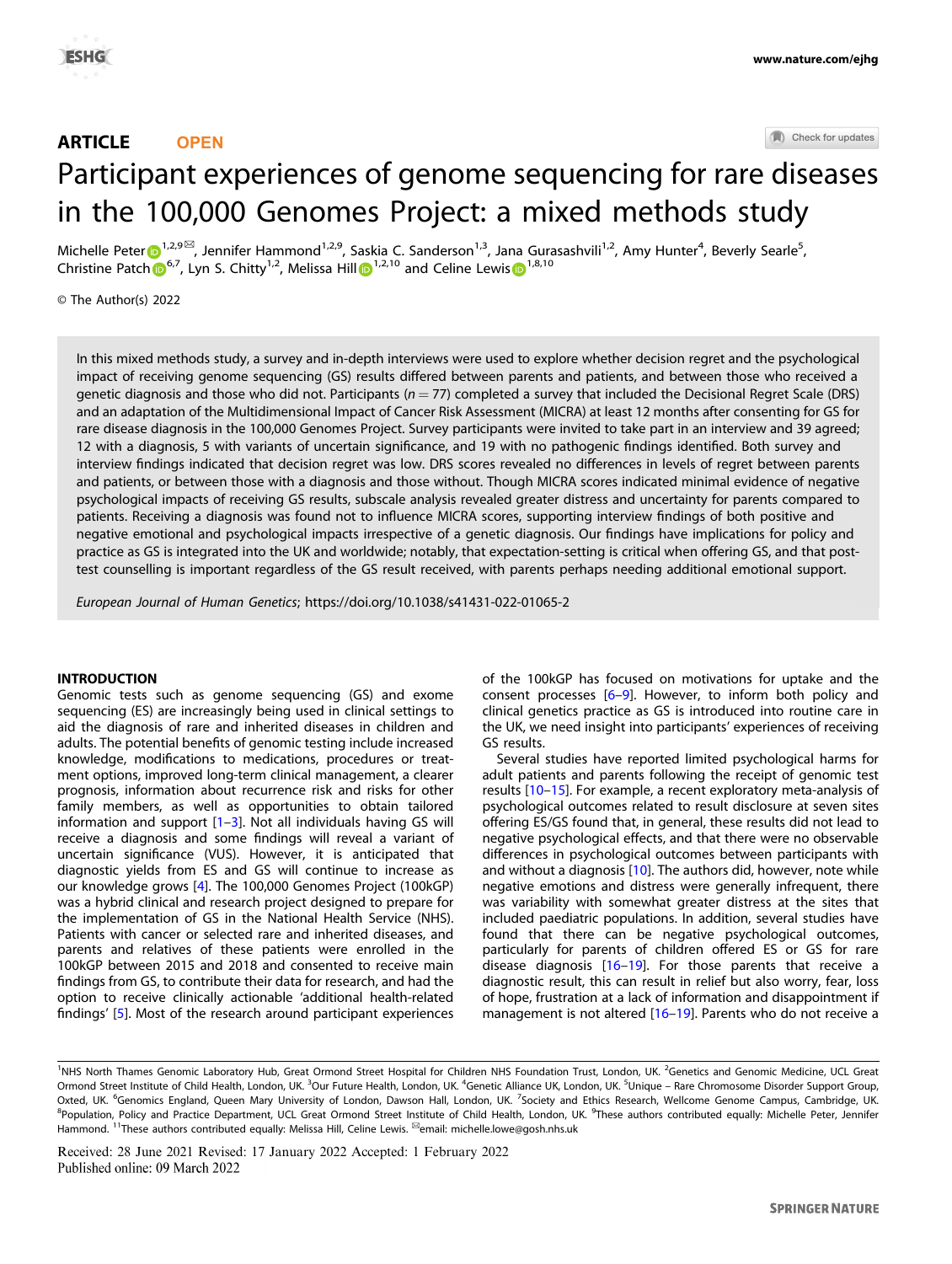diagnostic result have also been found to experience negative psychological outcomes including frustration and disappointment at the remaining uncertainty [\[16](#page-5-0), [19](#page-5-0)]. In addition, decision regret (DR) has been observed in parent cohorts. In a survey study by Wynn et al. [[17\]](#page-5-0), around 20% of parents expressed some regret over the decision to have testing (irrespective of the test result), and parents who interpreted their child as receiving a diagnostic result, experienced more negative psychological outcomes than those parents who did not, highlighting the complexity of psychological outcomes for this particular cohort.

If there are differences across particular groups (e.g., parents vs. patients or those with a diagnostic result vs. those without a diagnostic result), then this will help professionals to better understand the perspectives of adult patients and parents and have important implications for counselling and support following result disclosure. To build on the prior research, and to examine explicitly the experience of participants taking part in the 100kGP who include both parents and adult patients, we conducted a mixed methods study involving surveys and interviews at two timepoints: time of testing (T1) and 12–18 months later (T2). In this manuscript, we report on DR and the psychological impact of GS results identified from the T2 survey and interviews. Our research questions were: (1) Does DR and the psychological impact of receiving a GS result differ between parents and patients? (2) Does DR and the psychological impact of receiving GS results differ between those who received a genetic diagnosis and those who did not.

#### METHODS

## Mixed methods design

Our overarching mixed methods study design [\[20](#page-5-0)] comprised crosssectional surveys distributed to 100kGP participants at two timepoints (time of testing (T1) and 12–18 months later (T2)) followed by in-depth interviews with a subset of survey respondents. Working within a pragmatist paradigm (a worldview that focuses on "what works" rather than what might be considered absolutely and objectively "true" or "real" [[21\]](#page-5-0)), we drew on both qualitative and quantitative assumptions to investigate different facets of the same phenomena ('complementarity'). Quantitative data collection and analysis preceded qualitative data collection and analysis, and both the quantitative and qualitative components were given equal status. Data were analysed separately and integrated at the final stage in order to answer the research questions (composite analysis) [[22\]](#page-5-0).

#### Development of the T2 survey and interview topic guides

Surveys and interview topic guides were developed by SCS and CL, with input from the wider study team and members of the advisory group (see Supplementary materials). The survey was designed to assess attitudes, knowledge, decision making and the impact of receiving GS results. Survey findings reported here are DR, measured using the Decisional Regret Scale (DRS) [\[23](#page-5-0)], and the psychological impact of receiving GS results, measured using an adapted version of the Multidimensional Impact of Cancer Risk Assessment (MICRA) [\[24\]](#page-5-0). We used 17 items: 1–12; 14, 15 (addition of the word, "negatively"); 16; 21 and added an item (13; "Being uncertain about what the result means for the management of my relative's rare condition".).

The interview topic guide included: motivations for participating in the 100kGP, decision making, communication of results, experience of receiving GS results, and understanding and impact of GS results. Interview findings reported here relate to DR and impact of GS results.

#### Participants and recruitment

Participants were recruited from six London hospitals that were part of two Genomic Medicine Centres involved in recruiting probands and their relatives into the 100kGP. Participants included: (a) adult patients with a genetically undiagnosed rare disease, (b) parents of children with a genetically undiagnosed rare disease and, (c) relatives of patients with a genetically undiagnosed rare disease undergoing GS to help identify the gene variant causing the proband's condition. Dyads from a single family were eligible. Approximately 12 months after completing the T1 survey (conducted between 1 July 2017 and 30 September 2018), respondents  $(n = 504)$  were invited to complete either a paper or online version of the T2 survey via SurveyMonkey. Respondents who reported receiving a GS result, which could be a diagnostic result, a VUS result or a no primary finding result, were invited to take part in an interview.

#### Data analysis

Quantitative surveys. Only survey data from respondents who reported receiving a GS result ( $n = 77$ ) were analysed. All analyses were conducted using R 4.0.2  $[25]$  $[25]$ . To answer our research questions, we investigated the relationship between participant type (parent/patient) and diagnosis status (genetic diagnosis/no genetic diagnosis) on our outcome variables: DR and psychological impact. We considered those with a VUS result as having received no genetic diagnosis. Since the residuals of the DRS scores deviated from normality even after transformation, scores were classified into three categories that have been used elsewhere in the literature [\[26](#page-5-0)] where  $0 =$  no regret; 5–25 = mild regret; and  $\geq 30 =$  moderate to high regret.  $\chi^2$  tests of independence were used to assess associations between regret and our two variables. For MICRA scores (for which the residuals were approximately normally distributed), we performed multiple regression with bootstrapped simulations ( $R = 1000$ ) in which 95% confidence intervals and  $p$  values for the model estimates were obtained. As neither DRS nor MICRA scores were the primary outcomes for the survey, a priori power calculations to find subgroup differences were not performed.

Qualitative interviews. Interviews were conducted by four researchers (CL, JH, MP, MH) and transcribed verbatim. Data were analysed following the principles of codebook thematic analysis [[27\]](#page-5-0). An initial draft codebook, developed by JH and CL, was informed by the aims of the study (deductive component). These two researchers then read and independently coded three transcripts, adding codes not covered by the original codebook (inductive component). Additional codes were discussed and the resulting revised codebook was used to code the remaining transcripts. NVivo 12 (QSR International, Australia) was used to group codes into thematic categories which were then refined during discussions between JH, MP, CL, and MH. To facilitate comparisons between participant sub-groups (i.e., parents and patients/participants with and without a diagnosis), illustrative quotes from each participant were charted in a matrix against themes relevant to the research questions.

#### Quantitative measures

Decisional Regret Scale (DRS). Participants provide ratings on a 5-point Likert scale  $(1 =$  strongly agree,  $5 =$  strongly disagree) for five items regarding their DR. Items two and four are reverse coded so that, for each item, a higher number indicates greater regret. Scores are converted to a 0–100 scale and can range from 0 (no regret) to 100 (high regret). Cronbach's alpha revealed good internal consistency ( $\alpha = 0.82$ ).

Multidimensional Impact of Cancer Risk Assessment (MICRA). Participants provide ratings on a 4-point scale (Never  $= 0$ , Rarely  $= 1$ , Sometimes  $= 3$ , Often  $=$  5). Seventeen items were taken from the original 25-item MICRA and comprise three subscales: Distress, Uncertainty, and Positive Experiences. Scores for this adapted version could range from 0 (no impact) to 85 (high impact). Cronbach's alpha revealed good internal consistency across the whole scale  $(a = 0.82)$  and for each subscale (Distress:  $\alpha = 0.85$ ; Uncertainty:  $\alpha = 0.88$ ; Positive experiences:  $\alpha = 0.87$ ).

# RESULTS

#### Participant characteristics

Of the 296 unique T2 surveys received (58.7% response rate), 77 participants (26%) reported receiving a GS result (see Supplementary materials for participant characteristics), and were invited to interviews: 39 (50.6%) agreed (27 did not respond, 10 declined, and one could not be reached by phone). One participant was excluded as their results were not received through the 100kGP. Interview participants included two parent couples. Interviews lasted between 17:50 and 61:01 min (median  $=$  31:06 min); 27 were conducted by telephone and 11 by video call.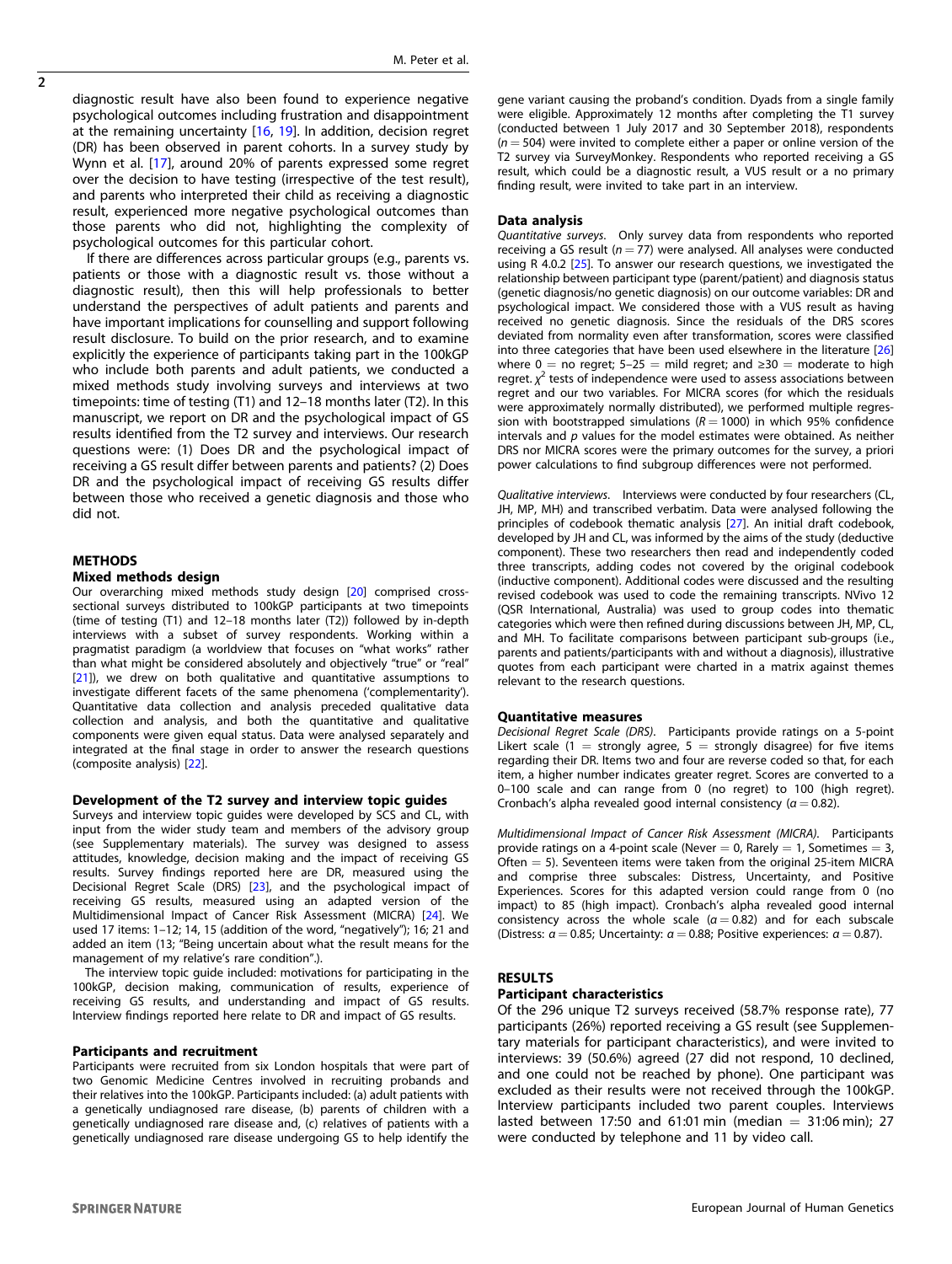#### M. Peter et al.

# SURVEY RESULTS Decision regret

Of the 73 participants who provided data for this assessment, 32 were patients and 41 were parents. However, 16 parents comprised eight dyads. To avoid associations between paired data, DRS scores from one parent in each dyad was excluded through random selection. Across all participants ( $n = 65$ ), the mean DRS score was 10.31 (SD = 12.12, range =  $0-50$ ) and the median score was 5 (IQ1 = 0, IQ3 = 20) which, given the total maximum possible score of 100, shows that DR was low (Table 1). Viewing the data in terms of the discrete categories corroborated this finding and showed that few people  $(n = 6, 9%)$  had high levels of regret (see Supplementary materials). In answer to our research questions,  $\chi^2$  tests revealed no association between DR and participant type  $[\chi^2 (2, n = 65) = 2.03, p = 0.36]$  or between DR and diagnosis status  $[\chi^2 (2, n = 65) = 1.23, p = 0.54]$  indicating that regret did not differ between parents and patients or between those with a diagnosis and those without.

# Impact of receiving results from GS

Of the 71 participants who provided data, 31 were patients and 40 were parents. Fourteen of these parents comprised seven dyads so, in the same way as above, MICRA scores from one parent in each dyad were excluded. Across all participants ( $n = 64$ ), the mean score (collapsed across subscales) was  $17.22$  (SD = 14.71, range = 0–63) and the median was 14 ( $IQ1 = 5.75$ ,  $IQ3 = 26$ ) which, given the maximum possible score of 85, indicates low negative psychological impact. For each of the following subscales, a multiple regression was performed with subscale score as the outcome variable and participant type and diagnosis status as the independent variables (see Table 2 for descriptive statistics).

Distress. Results showed that parents reported higher levels of distress than patients ( $β = 2.87$ , [1.4, 4.32], SE = 0.74,  $p < 0.001$ ) but that distress did not differ significantly for those with a diagnosis compared to those without  $(β = -0.31 [-1.68, 1.08], SE = 0.70,$  $p = 0.662$ ).

Uncertainty. Analysis revealed differences by participant type: uncertainty was higher for parents than patients ( $\beta$  = 2.65, [0.52, 4.72], SE = 1.07,  $p = 0.013$ ). Uncertainty did not differ, however, between those with and without a diagnosis ( $\beta = -0.27$  [-2.53, 2.09],  $SE = 1.18$ ,  $p = 0.821$ ).

Positive experiences. Results indicated that positive experiences did not differ between parents and patients ( $\beta = -0.13$ , [-1.0, 0.70], SE = 0.43,  $p = 0.770$ , nor between those with a diagnosis and those without ( $\beta$  = 0.85 [-0.12, 1.82], SE = 0.50,  $p$  = 0.087).

|                | <b>Table 1.</b> DRS scores split by participant type and diagnosis status. |          |                         |                         |  |  |  |
|----------------|----------------------------------------------------------------------------|----------|-------------------------|-------------------------|--|--|--|
|                | <b>Participant type</b>                                                    |          | <b>Diagnosis status</b> |                         |  |  |  |
|                | Parent                                                                     | Patient  | Genetic<br>diagnosis    | No genetic<br>diagnosis |  |  |  |
|                | $n = 33$                                                                   | $n = 32$ | $n=21$                  | $n = 44$                |  |  |  |
| Mean           | 9.1                                                                        | 11.6     | 9.0                     | 10.9                    |  |  |  |
| 95% CI         | 4.76                                                                       | 3.84     | 5.92                    | 3.58                    |  |  |  |
| SD.            | 13.43                                                                      | 10.66    | 13.00                   | 11.78                   |  |  |  |
| Range          | $0 - 50$                                                                   | $0 - 30$ | $0 - 50$                | $0 - 40$                |  |  |  |
| O <sub>1</sub> | $\Omega$                                                                   | $\Omega$ | $\Omega$                | $\Omega$                |  |  |  |
| Median         | 5                                                                          | 10       | $\Omega$                | 7.5                     |  |  |  |
| O <sub>3</sub> | 15                                                                         | 20       | 15                      | 20                      |  |  |  |

CI confidence interval, SD standard deviation, Q1 first quartile, Q3 third quartile.

# INTERVIEW RESULTS

# Decision regret? I would do it again tomorrow

All participants were emphatic that they had no regrets about their decision to have GS, regardless of the result they received or whether they were parents or patients (Table [3](#page-3-0): Q1 and Q2). For parents and patients who had undergone multiple investigations prior to the 100kGP or who had been living with their condition for years, having GS was simply another testing option to get answers to long-standing questions about their health. For many participants, lack of regret was tied to being grateful for the opportunity to take part in the 100kGP with altruistic reasons playing a key role. Participants reported finding it rewarding to take part in something that could help others and benefit medical research. While no participants stated that they regretted taking part in the 100kGP or having GS, some were ambivalent. For example, one participant commented; "I wanted to take part mainly because of my interest in these things. But it wouldn't have made any difference to me if I hadn't" (P1—Patient—no genetic cause found).

# "As soon as you say he has got a diagnosis, they want to help you": practical and social benefits of GS

The value of a label. Many living with no diagnosis described the challenge of explaining the condition to others. For instance, one parent, whose child was overweight, described how a genetic diagnosis would have made it easier to explain to school staff and

Table 2. Descriptive statistics for MICRA scores split by subscale, participant type and diagnosis status.

|                                                           | Participant type |                | <b>Diagnosis status</b>     |                         |  |  |  |  |
|-----------------------------------------------------------|------------------|----------------|-----------------------------|-------------------------|--|--|--|--|
|                                                           |                  |                |                             |                         |  |  |  |  |
|                                                           | <b>Parent</b>    | <b>Patient</b> | <b>Genetic</b><br>diagnosis | No genetic<br>diagnosis |  |  |  |  |
|                                                           | $n = 31$         | $n = 33$       | $n = 21$                    | $n = 43$                |  |  |  |  |
| Distress (possible scores range from 0 to 35)             |                  |                |                             |                         |  |  |  |  |
| Mean                                                      | 7.8              | 2.2            | 5.0                         | 5.1                     |  |  |  |  |
| 95% CI                                                    | 2.57             | 1.41           | 2.36                        | 2.18                    |  |  |  |  |
| <b>SD</b>                                                 | 7.25             | 3.85           | 5.19                        | 7.08                    |  |  |  |  |
| Range                                                     | $0 - 26$         | $0 - 15$       | $0 - 16$                    | $0 - 26$                |  |  |  |  |
| Q1                                                        | $\mathbf{1}$     | $\Omega$       | $\Omega$                    | $\Omega$                |  |  |  |  |
| Median                                                    | $\overline{7}$   | $\mathbf 0$    | 3                           | $\mathbf{1}$            |  |  |  |  |
| O <sub>3</sub>                                            | 12               | 2.5            | $\overline{7}$              | 9                       |  |  |  |  |
| Uncertainty (possible scores range from 0 to 40)          |                  |                |                             |                         |  |  |  |  |
| Mean                                                      | 11.6             | 6.4            | 9.0                         | 9.1                     |  |  |  |  |
| 95% CI                                                    | 3.56             | 2.53           | 3.68                        | 2.93                    |  |  |  |  |
| <b>SD</b>                                                 | 10.05            | 6.91           | 8.09                        | 9.51                    |  |  |  |  |
| Range                                                     | $0 - 38$         | $0 - 24$       | $0 - 31$                    | $0 - 38$                |  |  |  |  |
| O <sub>1</sub>                                            | $\overline{4}$   | 1.5            | $\overline{4}$              | $\overline{2}$          |  |  |  |  |
| Median                                                    | 9                | $\overline{4}$ | $\overline{7}$              | 5                       |  |  |  |  |
| Q <sub>3</sub>                                            | 17               | 9              | 12                          | 16                      |  |  |  |  |
| Positive experiences (possible scores range from 0 to 10) |                  |                |                             |                         |  |  |  |  |
| Mean                                                      | 3.0              | 3.1            | 4.2                         | 2.5                     |  |  |  |  |
| 95% CI                                                    | 1.25             | 1.32           | 1.25                        | $\mathbf{1}$            |  |  |  |  |
| <b>SD</b>                                                 | 3.52             | 3.60           | 3.52                        | 3.25                    |  |  |  |  |
| Range                                                     | $0 - 10$         | $0 - 10$       | $0 - 10$                    | $0 - 10$                |  |  |  |  |
| Q1                                                        | $\mathbf 0$      | $\mathbf 0$    | 0                           | 0                       |  |  |  |  |
| Median                                                    | $\overline{2}$   | $\overline{2}$ | 5                           | $\mathbf{1}$            |  |  |  |  |
| Q <sub>3</sub>                                            | 6                | 6              | 6                           | 3.5                     |  |  |  |  |

CI confidence interval, SD standard deviation, Q1 first quartile, Q3 third quartile.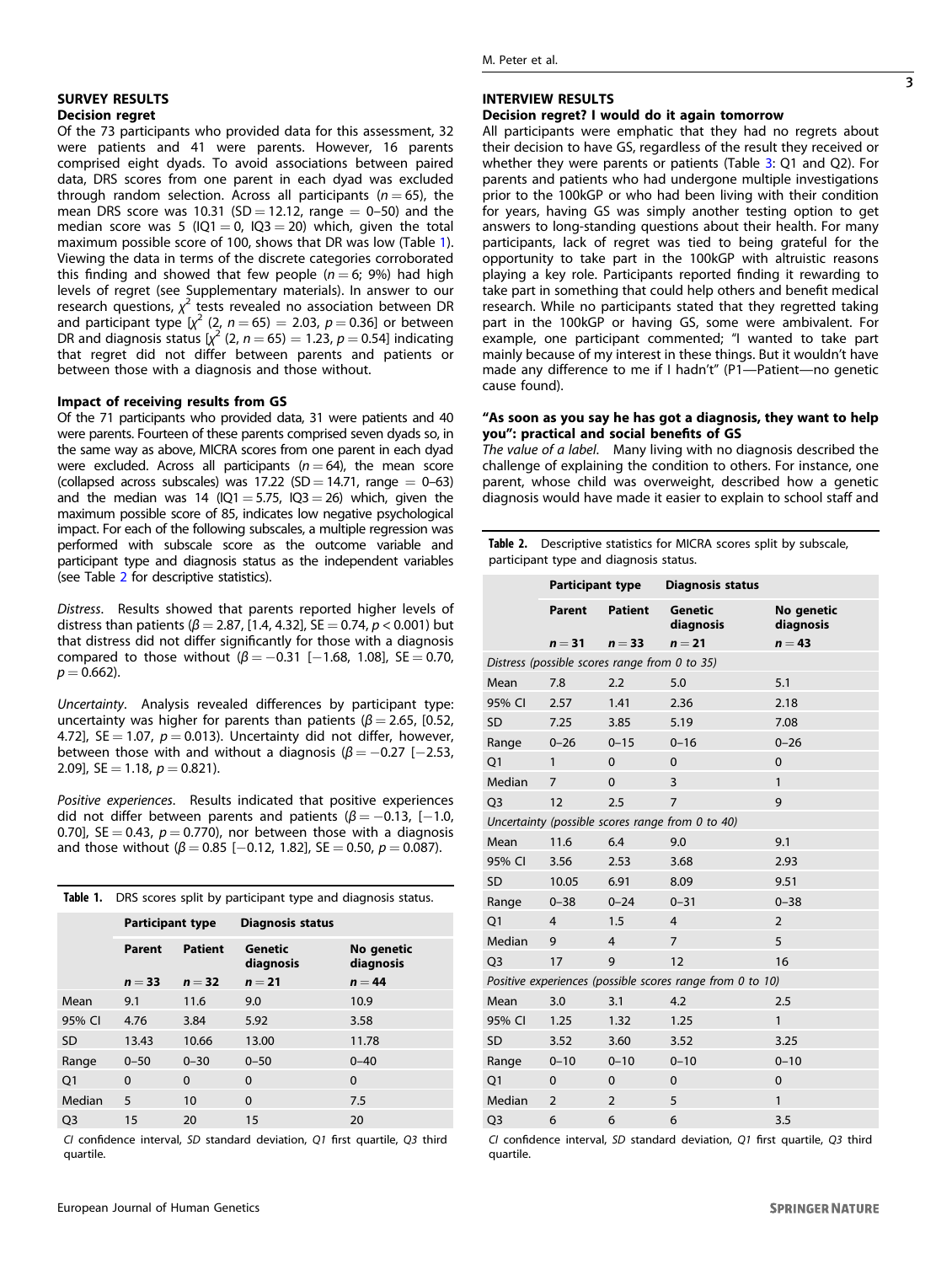<span id="page-3-0"></span>4

#### Table 3. Participants' experiences of receiving a GS result from the 100,000 Genomes Project.

#### Quotation from interview

Q1 "Oh I would do it again tomorrow... it is the best thing we could do for [child's name] really, for us." P5—Parent—genetic cause found

- Q2 "Oh no, it hasn't helped me at all, but I'm very happy to participate and I don't regret participating in it." P42—Patient—no genetic cause found
- Q3 "I definitely wouldn't have been threatened with him being removed from me, because there's no way can they do that when it's due to his underlying condition or his conditions…So knowing something like that would have been fantastic." P34—Parent—no genetic cause found
- Q4 "We get a couple of different grants for him to get specialist equipment for him. Nappies, because he's still incontinent, and stuff like that for him. So it does really, really help now we've got the diagnosis." P18—Parent—genetic cause found
- Q5 "To be honest, I've never even thought about it, just because I see myself as sort of a fit and healthy twenty-three year old. I don't really sort of think of myself as somebody with this like big condition. It doesn't affect me massively, practically it hasn't stopped me from doing anything." P13—Patient no genetic cause found
- Q6 "If the boys start feeling [unwell] in any way or get the same symptoms, they can actually say to their GP or consultant or whoever "Oh by the way, my dad had this. We've got this you know "family [history]"." P3—Patient—genetic cause found
- Q7 "We've now been moved to, like, the specialist cystic kidney disease clinic, which I guess is for us a good thing because in the future I think if there's any, like, research trials that are being done." P24—Parent—VUS result
- Q8 "To be honest, we have regular paediatrician appointments with him anyway, because he's got other little health problems. So we go to cardiology, neurology and stuff like that. But as to his actual like condition, no, everything else carried on to how it was before." P18—Parent—genetic cause found
- Q9 "So yeah, it didn't really, mean anything, because I already knew I had it, so it was just re-confirming to be fair." P4—Patient—genetic cause found
- Q10 "It's a 'we weren't to blame' which is a huge thing! Because you know, was it my age? Is it because I'm overweight? Should I have looked after myself better? Should I have picked up that there was things wrong during the pregnancy?...I felt guilt – it was like horrendous, actually. So that lifted." P22-Parent—genetic cause found
- Q11 "Well, relief that it wasn't I don't quite know what I would have done if it had been family because my brothers being so much older, they obviously don't need any kind of treatment, with having enough with different other conditions". P1—Patient—no genetic cause found
- Q12 "I just wanted to cry, it was awful you know? Because there was a finality to it. It's almost like, well, that's it.... I don't know, but it was absolutely a feeling of grief." P21—Parent—no genetic cause found
- Q13 "It was a mixed feeling. I was feeling relieved because I guess in this situation the knowledge can really help you and it did actually. At the same time I was sad, yeah, simply sad, as you can imagine because it does give certainty of something that I already fear I knew". P5—Parent—genetic cause found
- Q14 "All the stuff I've actually found is because I've Googled stuff, not because anyone has sat down and gone through like oh maybe you'd find this useful." P6—Parent—VUS result
- Q15 "It's my genome, it's unique to me, it's something that defines who I am and it's part of my legacy going forwards and part of my ancestry, so it's kind of, you know, the 3bn base pairs that make up my genome are quite important personal data." P31—Patient—no genetic cause found
- Q16 "They've already said to me that children can get it. Like, she's my daughter, I've got it. There is a possibility that she could get it. It's always going to be in your mind isn't it? And it's quite frightening." P14—Patient—no genetic cause found
- Q17 "It could be she's affected by it so then I'm also wondering does she have it and it kind of fills me with anxiety, like, it scares me a bit to not know". P40 —Parent—VUS result
- Q18 "He's such a full of beans child that he reassures me. Then knowing that things can be progressive I, yeah, I just really worry." P5—Parent—genetic cause found
- Q19 "I'd like to be a mother, so I am obviously massively thinking about passing this gene on". P19-Patient-genetic cause found

social services that his increased appetite was related to his condition, and not because he was being overfed (Table 3: Q3). For these participants, the social and practical value of having a genetic diagnosis was evident. One patient described how receiving a diagnosis had now made it easier to explain his neurological condition to his family. Others talked about how having a diagnosis now entitled their child to certain services and financial support (Table 3: Q4). There was, however, little practical or social impact for those who received a no primary finding result —particularly those who did not perceive themselves to be seriously unwell (Table 3: Q5).

Behavioural changes for both probands and relatives. Behavioural impacts, such as changes to diet or lifestyle, were reported by some. Some reported the result also led to behavioural changes for other family members. One patient described how her sons "tend to use sunscreen" and "look after themselves a bit better" since learning about her genetic diagnosis for a hereditary condition that predisposes her to skin cancers.

Clinical care remained largely unchanged. In a handful of cases, receiving a diagnosis had a direct impact on clinical care; four parents and one patient described how having a diagnosis allowed closer monitoring of family members (Table 3: Q6). Receiving a VUS could also lead to changes, such as being seen by a specialist team or being included in clinical research (Table 3: Q7). However, most reported that clinical care remained "absolutely the same" regardless of whether a genetic cause had been identified (Table 3: Q8). This was particularly so for those who had been living with a clinical diagnosis for many years (such as lipoedema or polycystic kidney disease) and were being medically managed accordingly (Table 3: Q9).

# "It was just nice to have confirmation": relief in many forms Relief and reassurance. Relief and reassurance after receiving a result were commonly described emotions and were reported more often by those for whom a genetic cause had been found, and more often by parents than patients. For example, one parent who received a diagnosis for her son's developmental delay,

talked about feeling relieved "to know that there is something there", whilst another described relief that her worries about her

son's eye condition were justified.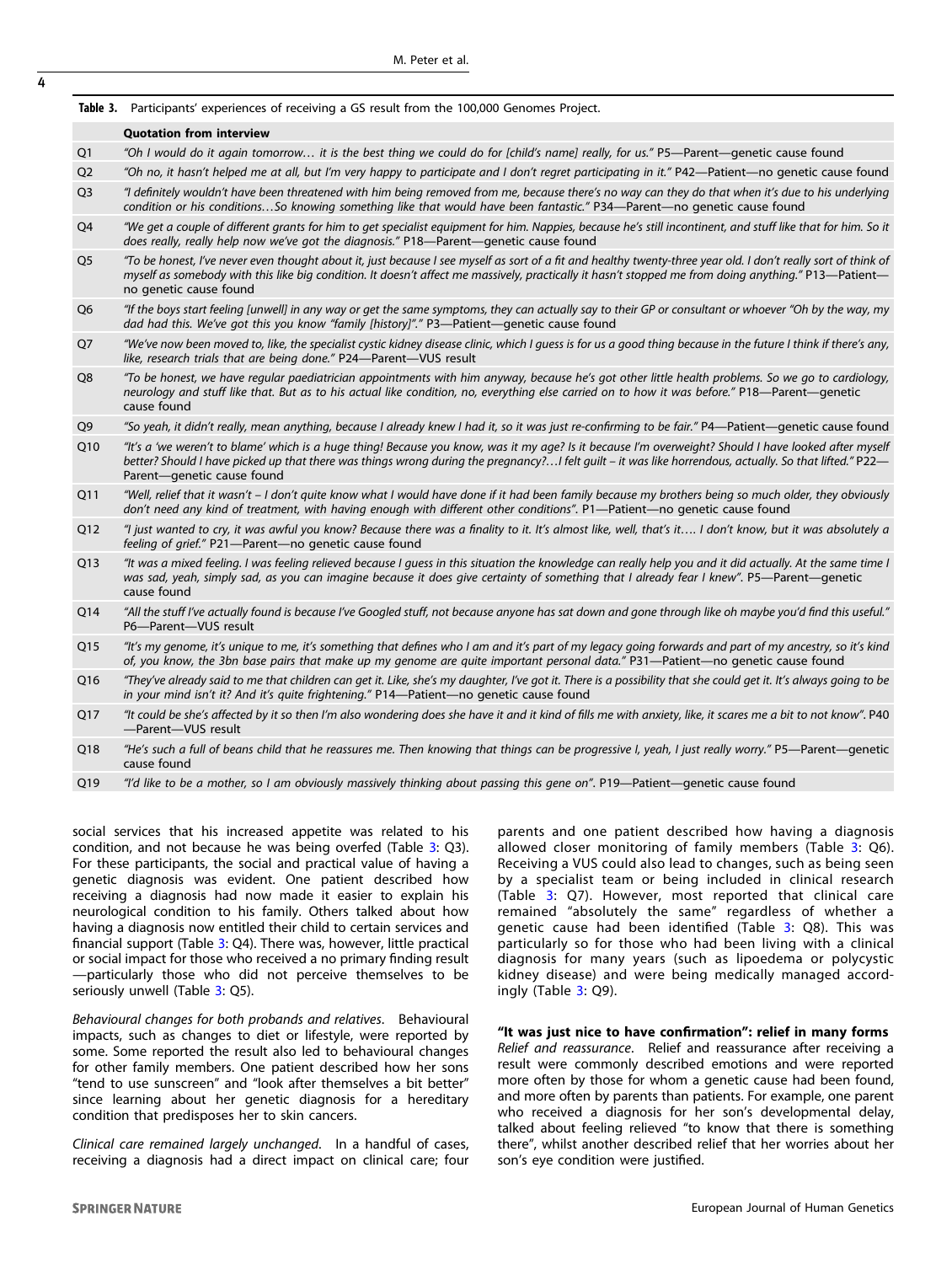Relief from guilt and self-blame. A diagnosis could also provide relief from guilt. One patient described how his diagnosis had let him "take any self-blame out of it". Similarly, one parent described how the diagnosis had alleviated her guilt that lifestyle choices during her pregnancy had caused her child's condition (Table [3](#page-3-0): Q10).

Relief when conditions are ruled out. Relief was also experienced in the context of being able to rule out conditions. One parent described relief that a particular genetic variant had not caused her daughter's kidney condition. For others, it was the lack of a genetic diagnosis that provided reassurance that there was a low risk of passing the condition on  $(Table 3: Q11)$  $(Table 3: Q11)$  $(Table 3: Q11)$ .

## Disappointment, uncertainty, frustration, and sadness

"I wasn't expecting miracles, I just wasn't expecting nothing": disappointment and sadness when reality does not live up to expectations. In most cases, more negative emotions, like disappointment and sadness, were experienced by those with a no primary finding result, with parents expressing these feelings more often than patients. Often, the source of this disappointment could be attributed to a mismatch between people's expectations of receiving a diagnosis and their actual results. Whilst some had tried to be "open-minded", it was clear that many parents had pinned their hopes on finding a genetic cause. One couple, for instance, who had put "hope in the technology" of GS, described grief and sadness at their result not providing details about the heritability of their son's incredibly rare neurological condition (Table [3:](#page-3-0) Q12). Notably, sadness was not limited to those who did not receive a diagnosis. One parent described how the reality that there was, in fact, a genetic cause for her child's rare condition had left her feeling upset (Table [3:](#page-3-0) Q13).

Feeling uninformed left some people frustrated. For a few participants, frustration was evident: one parent described searching for information online because he felt that the health professional had not provided enough details about his VUS result (Table [3](#page-3-0): Q14), whilst a patient with a no primary finding result was frustrated at the lack of access to his genetic information (Table [3](#page-3-0): Q15).

Living with uncertainty: anxiety about the future. Some parents who did not have a genetic diagnosis for their child talked about feeling anxious, even frightened for the future. Concern for the health of other family members was also an issue for several participants who had a no primary finding result (Table [3](#page-3-0): Q16). There was also evidence of anxiety when a VUS was found, manifesting for one parent as an "extra kind of layer of vigilance" of their child's condition. One parent described the uncertainty following a VUS as "quite difficult to live with" and another was anxious about the implications for siblings (Table [3:](#page-3-0) Q17). Interestingly, participants with a diagnosis could also feel anxiety about an uncertain future that was linked to the prognosis of the diagnosed condition (Table [3](#page-3-0): Q18) or the possibility of passing the gene on (Table [3](#page-3-0): Q19).

Feeling alone despite receiving a diagnosis. Two parents reported feelings of isolation when a very rare disease was diagnosed. One parent felt unsure about where to turn after the diagnosis because the condition was so rare, whilst the other parent felt isolated and worried at the prospect of clinicians having never seen her child's condition before.

#### **DISCUSSION**

Our mixed methods study examined participants' experiences of receiving GS results in the 100kGP. We found that DR was low and, in general, there was minimal negative psychological impact of receiving a GS result. An important distinction, however, is that levels of distress and feelings of uncertainty were higher for parents than for patients. In line with the survey results, in which psychological impact was similar for those with and without a diagnosis, the interviews further highlighted that a wide range of individual social, practical, behavioural and emotional impacts are evident regardless of whether a genetic diagnosis is obtained. Similar findings have been noted in other studies exploring the impact of genetic test results on parents of children with rare and undiagnosed diseases [\[16,](#page-5-0) [18](#page-5-0)].

In keeping with other research exploring experiences of GS [\[17,](#page-5-0) [28\]](#page-6-0), both our quantitative and qualitative findings indicated that DR was low. Notably, this did not differ across parent and patient groups and was the case whether or not participants had received a genetic diagnosis. The interviews suggest that low DR was frequently linked to altruistic intentions of benefiting research and others. As GS shifts from being offered as part of a research project to being offered more widely in routine clinical care, it will be important to assess whether DR continues to be low, regardless of setting.

Interviews with participants revealed there to be positive psychosocial impacts of GS results. In line with other qualitative studies [\[28](#page-6-0), [29\]](#page-6-0), relief was evident following receipt of a genetic diagnosis, particularly for parents. The power of having a diagnosis for legitimising the condition and bringing about a sense of validation was also seen. For those who had been struggling with the uncertainty of not having a diagnosis, being able to attribute a cause for their or their child's condition could be helpful practically by facilitating access to specialist equipment and educational and social support. It could also be helpful psychologically and emotionally, providing additional confidence when speaking to both medical professionals and family members. Comparable descriptions of empowerment from obtaining a genetic diagnosis have been described elsewhere [\[30\]](#page-6-0) and research has supported the value of empowerment as a mechanism not only for driving patients' healthcare choices [\[31\]](#page-6-0), but also for coping with the condition on a day-to-day basis [\[32\]](#page-6-0). Our findings, therefore, provide further support for the notion that receiving a diagnosis can be instrumental in equipping patients and parents with the tools to play an active role in their own or their child's healthcare and, where relevant, their social and educational needs.

In terms of the negative emotional impact of receiving a GS result, our survey findings showed them to be minimal and not to differ between those with and without a diagnosis. This is in keeping with a recent meta-analysis [\[10](#page-5-0)] and other work showing no significant increase in distress or uncertainty amongst participants who have elected to receive genetic research results [\[33\]](#page-6-0). Our interviews, however, clearly show individual variation in experiences and suggest that, for some participants, there were negative experiences associated with GS result disclosure. For those with a no primary finding or a VUS result, frustration and disappointment were described, mirroring findings from other studies exploring the return of GS results [[16,](#page-5-0) [18](#page-5-0), [19](#page-5-0), [34\]](#page-6-0), and can be viewed as being inextricably linked with the uncertainty of living with an undiagnosed condition [\[35](#page-6-0)]. Similar to findings reported by Donohue et al. [[19\]](#page-5-0), we also noted that disappointment was greater if initial expectations of receiving a diagnostic result were elevated and that, even in cases where a diagnosis was found, sadness and isolation, linked to the rareness of the condition, were experienced.

Our findings have significant implications. First, they demonstrate the importance of providing patients with realistic expectations during pre-test counselling about the possible implications of GS. Second, they show that assumptions about what support is needed should not be made on the basis of the GS result; receiving a genetic diagnosis does not negate emotions like uncertainty and anxiety and professionals should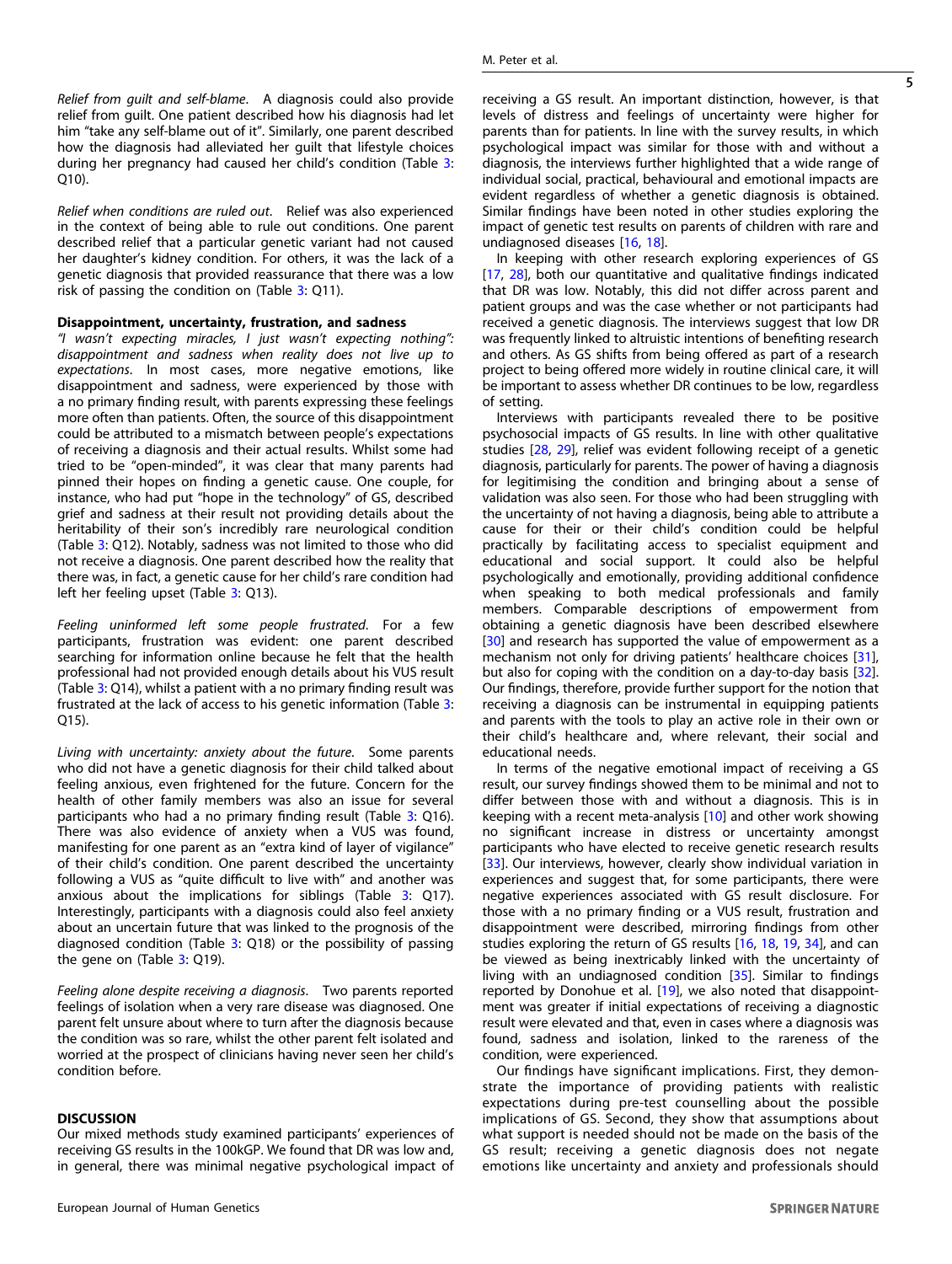<span id="page-5-0"></span>take this into consideration during post-test conversations. Third, from a methodological perspective, the contrast between the minimal harms identified in the survey (which capture a snapshot of an experience) and the negative emotions expressed in our interviews (which provide scope for deep exploration) highlights the importance of integrating quantitative with qualitative findings for building a comprehensive view of people's experiences.

Another finding, significant to our research questions was that, whilst our survey results indicated low testing-related distress overall, levels of distress and uncertainty were significantly higher for parents than patients. This was reflected in our interviews where the negative reactions to receiving a GS result were conveyed more viscerally by parents. Such findings could be attributed to variation in perceived quality of life, with patients who have lived with their condition for many years having a different perspective to parents who do not know how the condition will unfold for their child. Another possibility is that parents may invest greater hope in the potential life-changing outcomes of these types of genetic tests and, therefore, experience disheartenment when these expectations are not realised [[36](#page-6-0), [37](#page-6-0)]. Taken together, and in line with recent work highlighting the grief-like emotions that parents report after their child's diagnosis of a rare genetic condition and the important role for emotional support after testing [[38](#page-6-0)], insights from our study make clear the importance of providing care that is adaptable to individual psychological needs.

# STRENGTHS AND LIMITATIONS

Integration of the quantitative and qualitative findings has strengthened the validity of the findings and given a richer understanding of people's experiences. Furthermore, the research was conducted at multiple hospital sites, increasing the generalisability of the findings. A key limitation, however, was the small proportion of participants who reported receiving a result at the time the survey was administered and respondent bias which may have been towards self-selected participants with strong feelings about GS or those more inclined to engage with the research team. Finally, as this is a cross-sectional study, responses can only give a snapshot experience at a given time.

# **CONCLUSIONS**

With the expanding use of GS in clinical care, achieving a faster final diagnosis for people with rare conditions is frequently highlighted as a key priority [\[39\]](#page-6-0). Whilst this is without doubt an important goal, our research highlights that policymakers and healthcare providers also need to put in place appropriate measures that consider the potential variation in the emotional and psychological needs of patients receiving GS results regardless of the type of result. Lessons for policy and practice for delivering GS in the future are timely as genomic medicine matures within mainstream care in the NHS. As such, further research with patients and families undergoing GS in the NHS Genomic Medicine Service will be important.

# DATA AVAILABILITY

The datasets generated and analysed during the current study are available from the corresponding author on reasonable request.

# **REFERENCES**

- 1. Griffin BH, Chitty LS, Bitner-Glindzicz M. The 100 000 Genomes Project: what it means for paediatrics. Arch Dis Child Educ Pr Ed. 2017;102:105–7.
- 2. Genetic Alliance UK. Genome sequencing and the NHS: the views of rare disease patients and carers. 2019.
- 3. Manickam K, McClain MR, Demmer LA, Biswas S, Kearney HM, Malinowski J, et al. Exome and genome sequencing for pediatric patients with congenital anomalies or intellectual disability: an evidence-based clinical guideline of the American College of Medical Genetics and Genomics (ACMG). Genet Med. 2021;23:2029–37.
- 4. Wright CF, FitzPatrick DR, Firth HV. Paediatric genomics: diagnosing rare disease in children. Nat Rev Genet. 2018;19:253–68.
- 5. England G. The National Genomic Research Library v5.1: Amendment to The National Genomics Research and Healthcare Knowledgebase v5. Genomics England; 2020.
- 6. Lewis C, Hammond J, Hill M, Searle B, Hunter A, Patch C, et al. Young people's understanding, attitudes and involvement in decision-making about genome sequencing for rare diseases: a qualitative study with participants in the UK 100, 000 Genomes Project. Eur J Med Genet. 2020;63:104043.
- 7. Dheensa S, Lucassen A, Fenwick A. Fostering trust in healthcare: participants' experiences, views, and concerns about the 100,000 Genomes Project. Eur J Med Genet. 2019;62:335–41.
- 8. Genetic Alliance UK. Patient-Experience in the 100,000 Genomes Project. 2019.
- 9. Sanderson SC, Lewis C, Hill M, Peter M, McEntagart M, Gale D, et al. Decisionmaking, attitudes, and understanding among patients and relatives invited to undergo genome sequencing in the 100,000 Genomes Project: a multisite survey study. Genet Med. 2022;24:61–74.
- 10. Robinson JO, Wynn J, Biesecker B, Biesecker LG, Bernhardt B, Brothers KB, et al. Psychological outcomes related to exome and genome sequencing result disclosure: a meta-analysis of seven Clinical Sequencing Exploratory Research (CSER) Consortium studies. Genet Med. 2019;21:2781–90.
- 11. Sanderson SC, Linderman MD, Suckiel SA, Zinberg R, Wasserstein M, Kasarskis A, et al. Psychological and behavioural impact of returning personal results from wholegenome sequencing: the HealthSeq project. Eur J Hum Genet. 2017;25:280–92.
- 12. Broady KM, Ormond KE, Topol EJ, Schork NJ, Bloss CS. Predictors of adverse psychological experiences surrounding genome-wide profiling for disease risk. J Community Genet. 2018;9:217–25.
- 13. Vassy JL, Christensen KD, Schonman EF, Blout CL, Robinson JO, Krier JB, et al. The impact of whole-genome sequencing on the primary care and outcomes of healthy adult patients: a pilot randomized trial. Ann Intern Med. 2017;167:159–69.
- 14. Skinner D, Roche MI, Weck KE, Raspberry KA, Foreman AKM, Strande NT, et al. "Possibly positive or certainly uncertain?": participants' responses to uncertain diagnostic results from exome sequencing. Genet Med. 2018;20:313–9.
- 15. Li X, Nusbaum R, Smith-Hicks C, Jamal L, Dixon S, Mahida S. Caregivers' perception of and experience with variants of uncertain significance from whole exome sequencing for children with undiagnosed conditions. J Genet Couns. 2019;28:304–12.
- 16. Krabbenborg L, Vissers LE, Schieving J, Kleefstra T, Kamsteeg EJ, Veltman JA, et al. Understanding the psychosocial effects of WES test results on parents of children with rare diseases. J Genet Couns. 2016;25:1207–14.
- 17. Wynn J, Ottman R, Duong J, Wilson AL, Ahimaz P, Martinez J, et al. Diagnostic exome sequencing in children: a survey of parental understanding, experience and psychological impact. Clin Genet. 2018;93:1039–48.
- 18. Rosell AM, Pena LD, Schoch K, Spillmann R, Sullivan J, Hooper SR, et al. Not the end of the odyssey: parental perceptions of whole exome sequencing (WES) in pediatric undiagnosed disorders. J Genet Couns. 2016;25:1019–31.
- 19. Donohue KE, Dolan SM, Watnick D, Gallagher KM, Odgis JA, Suckiel SA, et al. Hope versus reality: parent expectations of genomic testing. Patient Educ Couns. 2021;104:2073–9.
- 20. Creswell JW. Designing and conducting mixed methods research. 1st ed. Thousand Oaks, CA: Sage: 2007.
- 21. Frey B. The SAGE encyclopedia of educational research, measurement, and evaluation. Thousand Oaks, CA: Sage; 2018.
- 22. Yardley L, Bishop F. Mixing qualitative and quantitative methods: a pragmatic approach. 2nd ed. London, UK: Sage; 2017.
- 23. O'Connor A. User manual Decision Regret Scale Ottawa: Ottawa Hospital Research Institute 1996 [http://decisionaid.ohri.ca/docs/develop/User\\_Manuals/](http://decisionaid.ohri.ca/docs/develop/User_Manuals/UM_Regret_Scale.pdf) [UM\\_Regret\\_Scale.pdf](http://decisionaid.ohri.ca/docs/develop/User_Manuals/UM_Regret_Scale.pdf) (modified 2003).
- 24. Cella D, Hughes C, Peterman A, Chang CH, Peshkin BN, Schwartz MD, et al. A brief assessment of concerns associated with genetic testing for cancer: the Multidimensional Impact of Cancer Risk Assessment (MICRA) questionnaire. Health Psychol. 2002;21:564–72.
- 25. R Core Team. R: a language and environment for statistical computing. R Foundation for Statistical Computing, Vienna, Austria. 2020. [https://www.R-project.](https://www.R-project.org/) [org/.](https://www.R-project.org/)
- 26. Becerra-Perez MM, Menear M, Turcotte S, Labrecque M, Légaré F. More primary care patients regret health decisions if they experienced decisional conflict in the consultation: a secondary analysis of a multicenter descriptive study. BMC Fam Pract. 2016;17:156.
- 27. Roberts K, Dowell A, Nie J-B. Attempting rigour and replicability in thematic analysis of qualitative research data; a case study of codebook development. BMC Med Res Methodol. 2019;19:66.